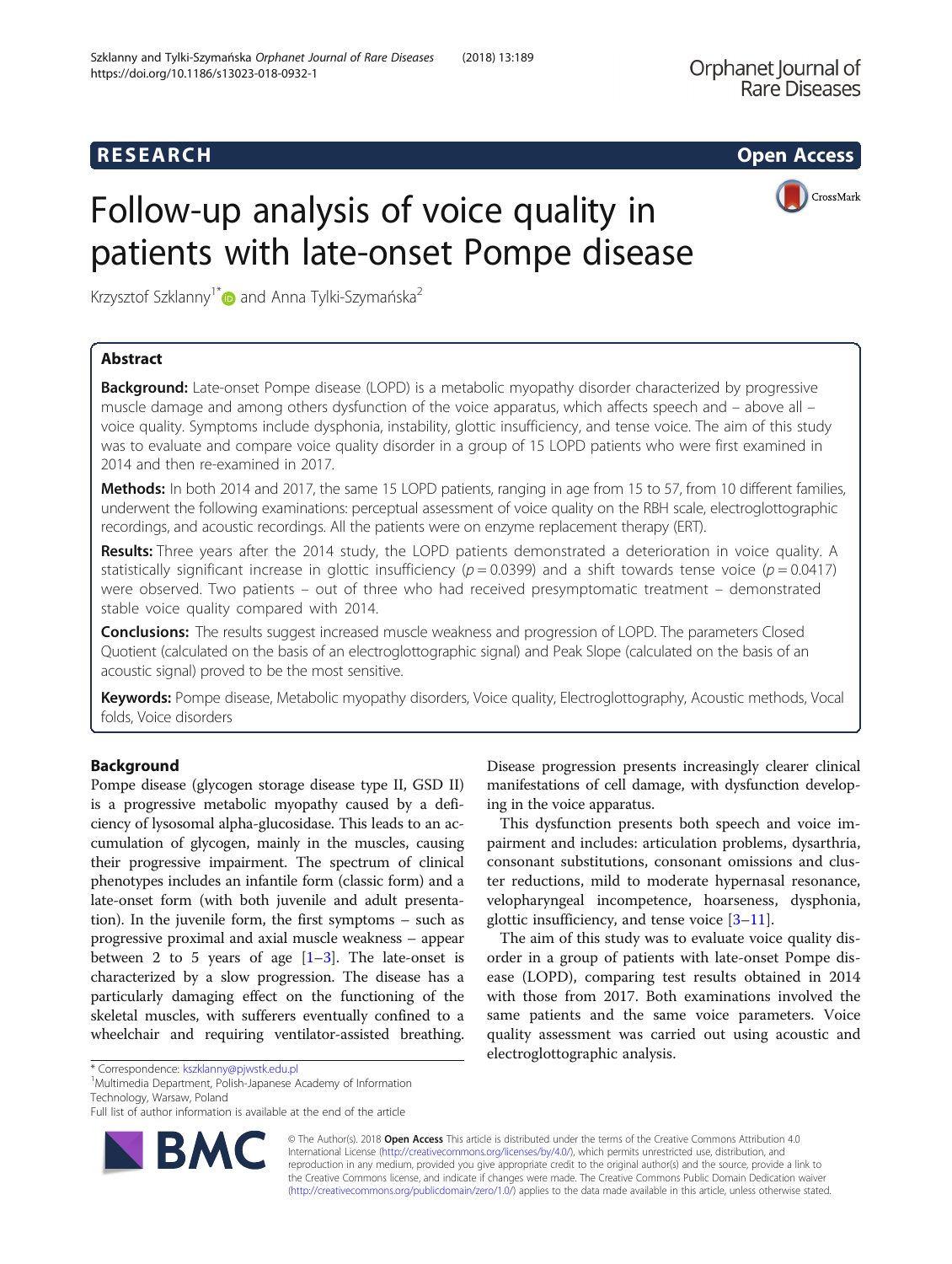The 2017 examination was performed on 15 patients, with an age range of 15–57 (mean age of 30.8). The patients came from 10 different families. The same 15 patients had previously been examined in a similar study in 2014. All the patients were on enzyme replacement therapy (ERT). The patients' clinical data, mutations, and the length of ERT are shown in Table 1.

Set 1 refers to the results for the 15 patients when first examined in 2014, whereas Set 2 refers to the results for the same 15 patients when re-examined in 2017. All 15 patients participated in identical acoustic and electroglottographic recordings in both 2014 and 2017.

The examinations were supplemented by voice quality assessments based on a perceptual assessment of voice quality on the RBH scale [\[12](#page-5-0), [13](#page-5-0)]. The RBH perceptual scale is used in German clinics and is recommended by the Committee on Phoniatrics of the European Laryngological Society.

- $R$  Rauigkeit (roughness) the degree of voice roughness resulting from irregular vocal fold vibrations
- B Behauchtheit (breathiness) the degree of breathiness resulting from glottic insufficiency
- H Heiserkeit (grade of hoarseness)

The RBH scale assigns scores of 0, 1, 2, and 3 for all parameters, depending on the degree of vocal disorder, where '0' means normal voice, '1' – a slight degree, '2' – a medium degree, and '3' – a high degree. Perceptual assessment of patient voice quality was carried out on both occasions by the same two independent experts. The

Table 1 Patient demographics

evaluators were blinded. Both experts possess many years of professional experience in voice/speech signal assessment and have completed the RBH learning course. Dejonckere et al. [\[14](#page-5-0)] confirmed that the GRB parameters and the German RBH scale  $(R = \text{Rauhigh}$ eit = Roughness,  $B =$  Behauchtheit = Breathiness, and  $H =$  Heiserkeit = Hoarseness) have equivalent clinical value.

The study was approved by the Bioethics Committee (133/KBE/2014) of the Children's Memorial Health Institute in Warsaw. All participants gave informed, written consent prior to their participation, and this consent was approved by the committee. Consent on behalf of the children enrolled was in writing.

# Methods for voice quality analysis

The study was carried out with an EG2-PCX2 electroglottograph, a Glottal Enterprises measurements device. For the electroglottographic recordings, the patients phonated with a neutral fundamental frequency  $F_0$ , at a sound pressure level of 55–80 dBA.

# Electroglottography

Electroglottography (EGG) is a noninvasive technique used to register vocal fold vibrations by measuring varying impedance across the throat during phonation [\[15](#page-5-0)–[17](#page-5-0)]. An EGG recording enables a thorough phoniatric examination, allowing for the detection of abnormalities in the patient's voice [\[18,](#page-5-0) [19](#page-5-0)].

Measurements were taken using a Glottal Enterprises EG2-PCX2 electroglottograph device. Two electrodes were placed on either side of the subject's neck at the level of the larynx. A constant amplitude high-frequency voltage (2 MHz) with a maximum interelectrode voltage

| ID             | Gender | Current age years | Age of first symptoms years   | Mutation                          | Years on ERT    |
|----------------|--------|-------------------|-------------------------------|-----------------------------------|-----------------|
|                | F      | 14.8              | no symptoms, family screening | $IVS1-13 T > G/c.2662G > T$       | 10              |
| $\overline{2}$ | M      | 18.8              | no symptoms, family screening | $IVS1-13 T > G/c.2662G > T$       | 10              |
| 3              | M      | 28.6              | 6                             | $IVS1-13 T > G/c.2662G > T$       | 10              |
| $\overline{4}$ | F      | 10.5              |                               | 2495delCA(ex18)/2495 delCA (ex18) | 9.5             |
| 5              | M      | 11.5              | no symptoms, family screening | G377S c.2495 2496 delCA           | 9               |
| 6              | F      | 17.8              | 3                             | C1129G > A/c.2495 2496 delCA      | 11              |
| 7              | M      | 20.8              | 3.5                           | $IVS1-13 T > G/c.925G > A$        | 10 <sup>2</sup> |
| 8              |        | 43                | 6                             | c.364A > G/c.1796C > T            | 10              |
| 9              |        | 34                | 7                             | IVS1-13 T>/C103G                  | 10 <sup>2</sup> |
| 10             | M      | 40.5              | 27                            | c.364A > G/c.1796C > T            | 10 <sup>2</sup> |
| 11             | M      | 49.5              | 35                            | $IVS1-13 T > G/c.307 T > G$       | 10              |
| 12             | M      | 37.8              | 15                            | $IVS1-13 T > G/c.307 T > G$       | 10              |
| 13             | M      | 56.8              | 33                            | IVS1-13 T > G/C103G, c.307 T > G  | 11              |
| 14             | M      | 40.8              | 28                            | $IVS1-13 T > G/c.307 T > G$       | 8               |
| 15             |        | 36.8              | 26                            | $IVS1-13 T > G/c.307 T > G$       | 8               |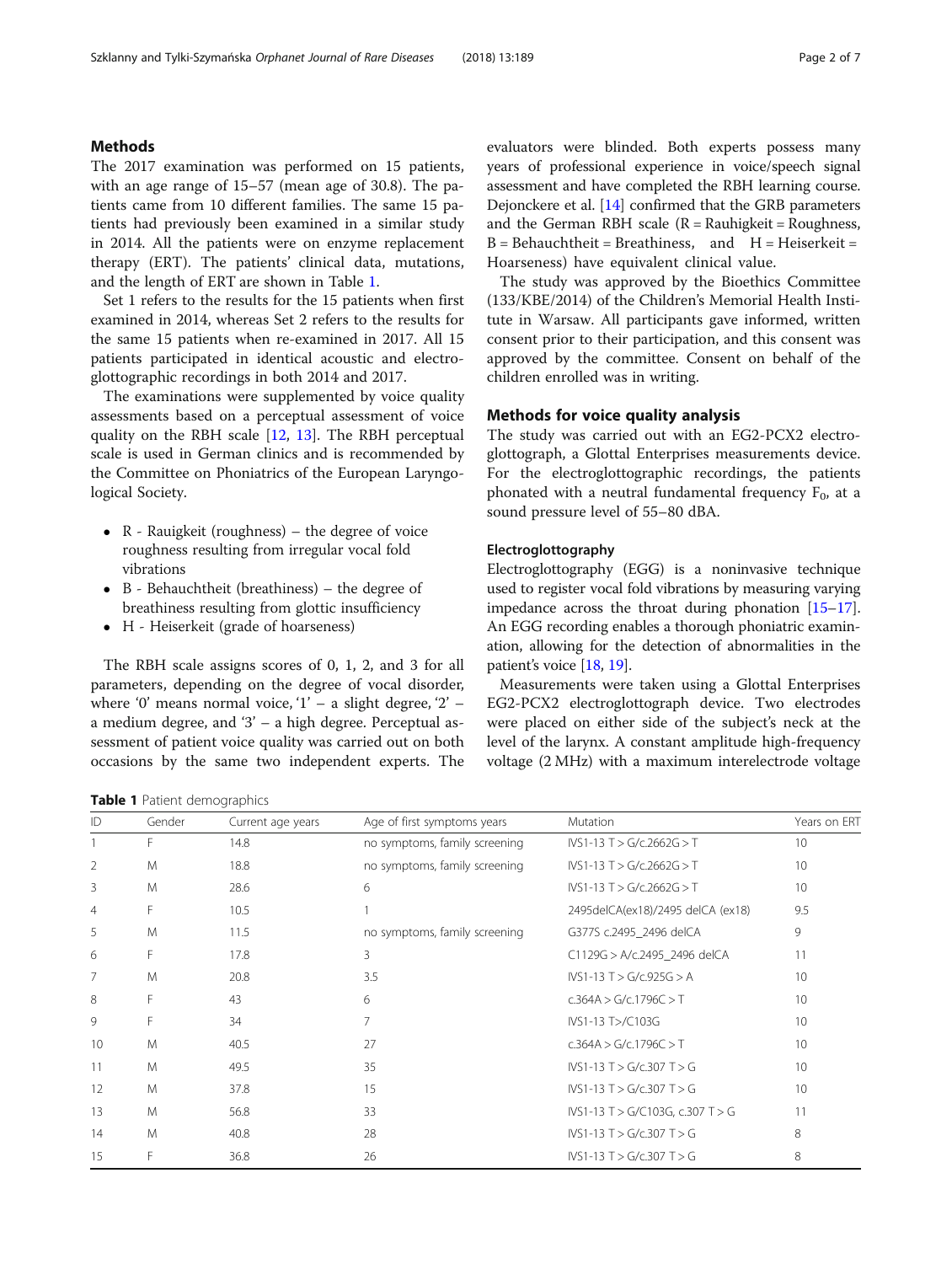of 1.5 V was applied. This setup was chosen to ensure conditions standard for clinical applications. The acoustic analysis was performed with an attached ECM 8000 Behringer microphone with a 48 kHz sampling frequency and 16-bit depth, and then resampled to 16 kHz; this is adequate for speech/voice analysis. For the purposes of EGG signal analysis, the CQ H (Closed Quotient) parameter, proposed by Howard [[20](#page-5-0), [21](#page-5-0)] was calculated. CQ H shows the percentage of each cycle when the vocal folds are in contact. It is a hybrid calculation, using the EGG contacting peak for detecting the glottal contact event, and an EGG-based 3/7 threshold for detecting the glottal opening event.

## Acoustic analysis parameters

For the purposes of the acoustic analysis, the microphone signal obtained in the electroglottographic recordings was used. The vowel /a:/ was selected for analysis, as it is easy to pronounce and has distinctive formant features (spectral energy maxima) distinguishing it from other phonemes [[22](#page-5-0)]. The vowel was phonated three times, for a sustained period, at a sound pressure level of 55–80 dBA. Each patients' vowel phonation /a:/ lasted from 6 to 12 s. Of the three phonations, those that failed to sound - e.g. due to accidental coughing - were rejected. Phonations with the least audible changes in voice were selected for further processing.

These recordings were used to assess vocal fold vibration and voice quality. The MATLAB (COVAREP toolkit) [[23\]](#page-5-0) was used for further analysis of Peak Slope, Normalized Amplitude Quotient, Cepstral Peak Prominence, and Harmonic Richness Factor parameters.

Peak Slope (PS) makes it possible to effectively monitor changes in voice quality and to distinguish between breathy, modal, and tense voice [[23](#page-5-0)–[25](#page-5-0)]. The main advantage of the Peak Slope algorithm is that it functions as a standalone program independent of other algorithms.

Normalized Amplitude Quotient (NAQ) is presented as a method to parametrize the glottal closing phase using two amplitude-domain measurements from waveforms. NAQ has been used to effectively separate types of phonation [\[26](#page-6-0)].

Cepstral Peak Prominence (CPP) parameter allows for the detection of early dysphonia. CPP is a robust voice analysis algorithm that measures the degree of harmonic structure within a voice signal. It has been shown to correlate well with perceptions of breathiness, because it is a measure of periodicity [\[27](#page-6-0), [28](#page-6-0)]. A normal voice, which has a well-defined harmonic structure, will have a strong cepstral peak. In breathy voice, the entire cepstrum is relatively flat, resulting in a low CPP value.

Harmonic Richness Factor (HRF) parameter permits the detection of dysphonia, as it helps identify the structure of harmonic components in speech signals. This parameter is calculated as a ratio of consecutive harmonics, from second to first [\[29](#page-6-0)].

## Results

The perceptual assessment of voice quality on the RBH scale is shown in Table 2. The acoustic and electroglottographic analysis results for LOPD patients are shown in Table [3.](#page-3-0)

## Statistical analysis results

Comparison of the accuracy and reliability of perceptual voice quality scale annotation on the RBH scale was performed by the two experts using non-parametric tests as the distribution for the RBH scale is not normal. For parameters R, B, and H, the differences in annotation were statistically insignificant.

Anderson-Darling and Saphiro-Wilk tests were used to calculate normal distribution for each parameter. All the acoustic parameters were distributed normally. Differences in the values of parameters PS, NAQ, CPP, HRF, and CQ H were calculated using independent samples t-tests. F-tests were used to check whether variances were equal for each parameter. Statistical analysis was carried out in the MATLAB environment.

# The RBH scale results

Voice quality disorder was observed in seven patients in Set 1 and seven patients in Set 2 (Table 2). Two patients from Set 2 demonstrated an improvement in voice

| RBH Set 1 | RBH Set 2 |
|-----------|-----------|
| 101       | 212       |
| 101       | 101       |
| 101       | 101       |
| 000       | 000       |
| 000       | 001       |
| 020       | 020       |
| 111       | 110       |
| 000       | 000       |
| 100       | 000       |
| 000       | 000       |
| 101       | 101       |
| 000       | 000       |
| 000       | 000       |
| 000       | 000       |
| 000       | 000       |
|           |           |

R = degree of voice roughness caused by irregular vibrations of the vocal folds;  $B =$  degree of breathy voice caused by air due to glottic insufficiency; H = degree of hoarseness. Each parameter has a value in the range 0–3. A smaller value indicates better quality of voice. "0" stands for normal voice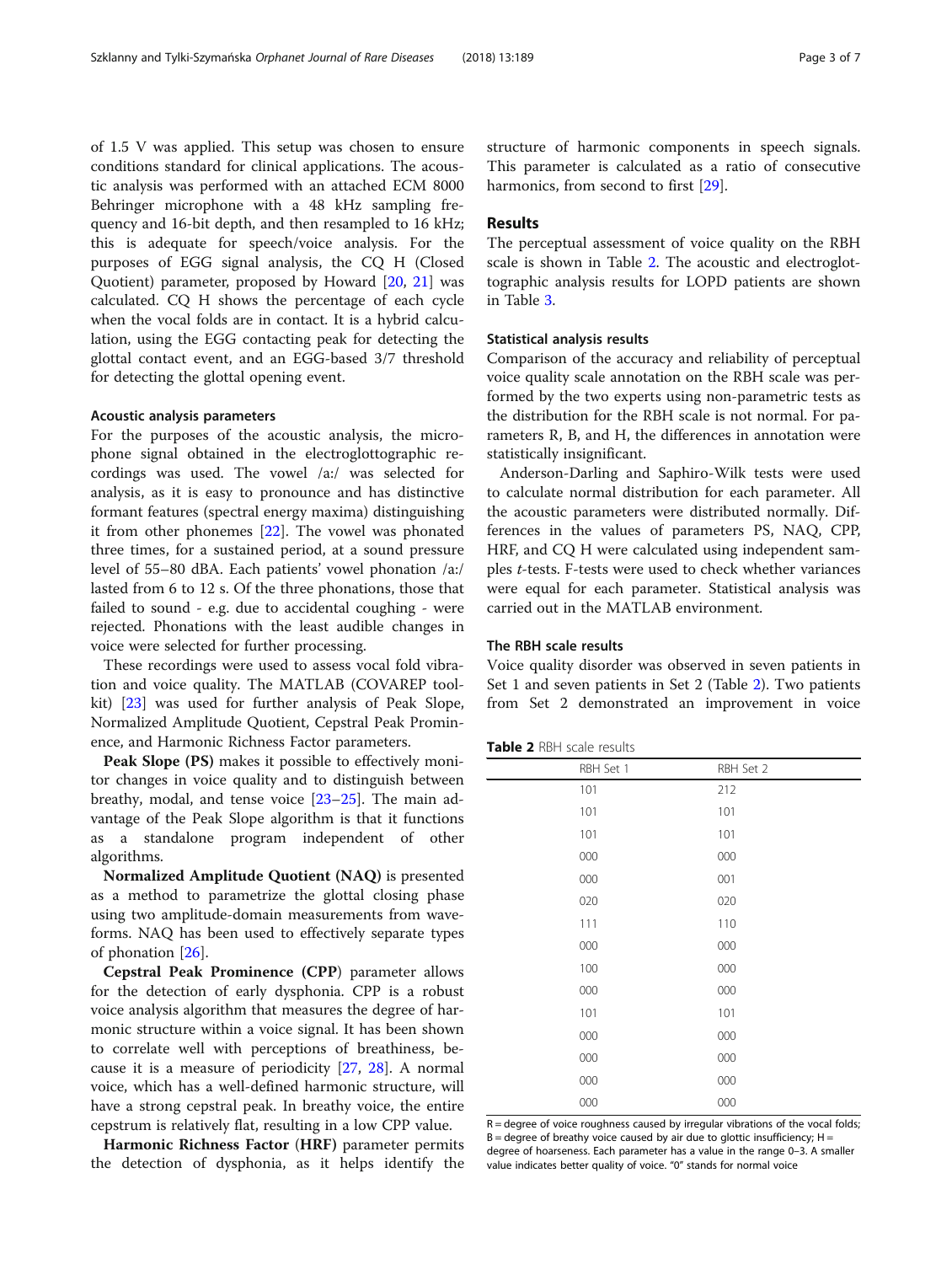| Parameter/Set | Set 1              | Set 2              | p value   |  |  |  |
|---------------|--------------------|--------------------|-----------|--|--|--|
| CQ H          | $0.345 \pm 0.070$  | $0.307 \pm 0.047$  | $0.0399*$ |  |  |  |
| PS            | $-0.304 \pm 0.153$ | $-0.372 \pm 0.109$ | $0.0417*$ |  |  |  |
| NAO.          | $0.122 + 0.033$    | $0.138 + 0.040$    | 0.2062    |  |  |  |
| CPP           | $11.476 + 0.467$   | $11.403 + 0.529$   | 0.6487    |  |  |  |
| <b>HRF</b>    | $22.057 + 8.718$   | $23.254 + 8.504$   | 0.1579    |  |  |  |

<span id="page-3-0"></span>Table 3 Mean values and standard deviation of CQ H, PS, NAQ, CPP, HRF values for all Sets

The results are reported as Mean ± Standard Deviation; t-Test results are also reported

\* Statistically significant

CQ H Closed Quotient, PS Peak Slope, NAQ Normalized Amplitude Quotient, CPP Cepstral Peak Prominence, HRF Harmonic Richness Factor

quality (patients 7 and 9), and another two patients from Set 2 demonstrated deterioration in voice quality (patients 1 and 5).

Rough voice was observed in six patients from Set 1 (patients 1, 2, 3, 7, 9, 11) and five patients from Set 2 (patients 1, 2, 3, 7, 11). Breathy voice was observed in two patients from Set 1 (patients 6, 7) and three patients from Set 2 (patients 1, 6, 7). Hoarse voice was observed in five patients from Set 1 (patients 1, 2, 3, 7, 11) and five patients from Set 2 (patients 1, 2, 3, 5, 11). Changes in the assessment of voice quality were noticeable in individual patients, but the differences in Paired Wilcoxon Signed Rank results between Sets 1 and 2 were statistically insignificant (R – test statistic = 1.5,  $p = 1$ ; B - test statistic = 0  $p = 1$ ; H - test statistic = 2,  $p = 1$ ).

#### Electroglottographic analysis results (Fig. 1)

Glottic insufficiency was observed in 13 patients from Set 1 and in all 15 patients in Set 2. Deterioration was observed in patients 6 and 9 from Set 2. The mean value of the CQ H parameter in Set 1 was higher than that in Set 2 (0.345 vs 0.307), indicating increased glottic insufficiency since 2014. The difference is statistically significant ( $t = 2.265$ ,  $p = 0.025$ ).

#### Acoustic analysis results (Fig. [2\)](#page-4-0)

In Set 1, the Peak Slope parameter indicated the presence of tense voice in seven patients (patients 2, 3, 7, 8, 11, 12, 13), whereas in Set 2 tense voice was found in 11 patients (patients 2, 3, 6, 7, 8, 9, 11, 12, 13, 14, 15). Therefore, the mean Peak Slope value was lower (− 0.304 vs − 0.372). The difference is statistically significant.

NAQ  $(t = 1.326, p = 0.2062)$ , CPP  $(t = 0.465, p = 0.6487)$ and HRF ( $t = 1.492$ ,  $p = 0.1579$ ) showed differences in parameter values. These differences indicate deterioration in voice quality, although they are not statistically significant.

# **Discussion**

In recent years, many studies have examined patients with the late-onset type of Pompe disease for speech quality disorder [\[3](#page-5-0), [5](#page-5-0), [7](#page-5-0), [9](#page-5-0)]. However, to-date, only one study has assessed voice quality deviations in patients with LOPD [[9](#page-5-0)].

Our 2014 study indicated voice quality disorders. The symptoms observed in Set 1 included dysphonia, glottic insufficiency, tense voice, voice pitch fluctuation, and variation within the same phonation. Acoustic analysis and EGG results indicated deviations in voice quality more clearly than by video laryngoscopic examination. Voice quality disorder included glottic insufficiency and tense voice [\[9](#page-5-0)]. The results of the assessments carried out three years later showed further deviations in the functioning of the vocal apparatus, including the progression of glottic insufficiency. This was found in 13 patients from Set 1 and in all 15 patients from Set 2. The difference is statistically significant (Table 3). Clinically, the condition of patients did not change significantly between 2014 and 2017.

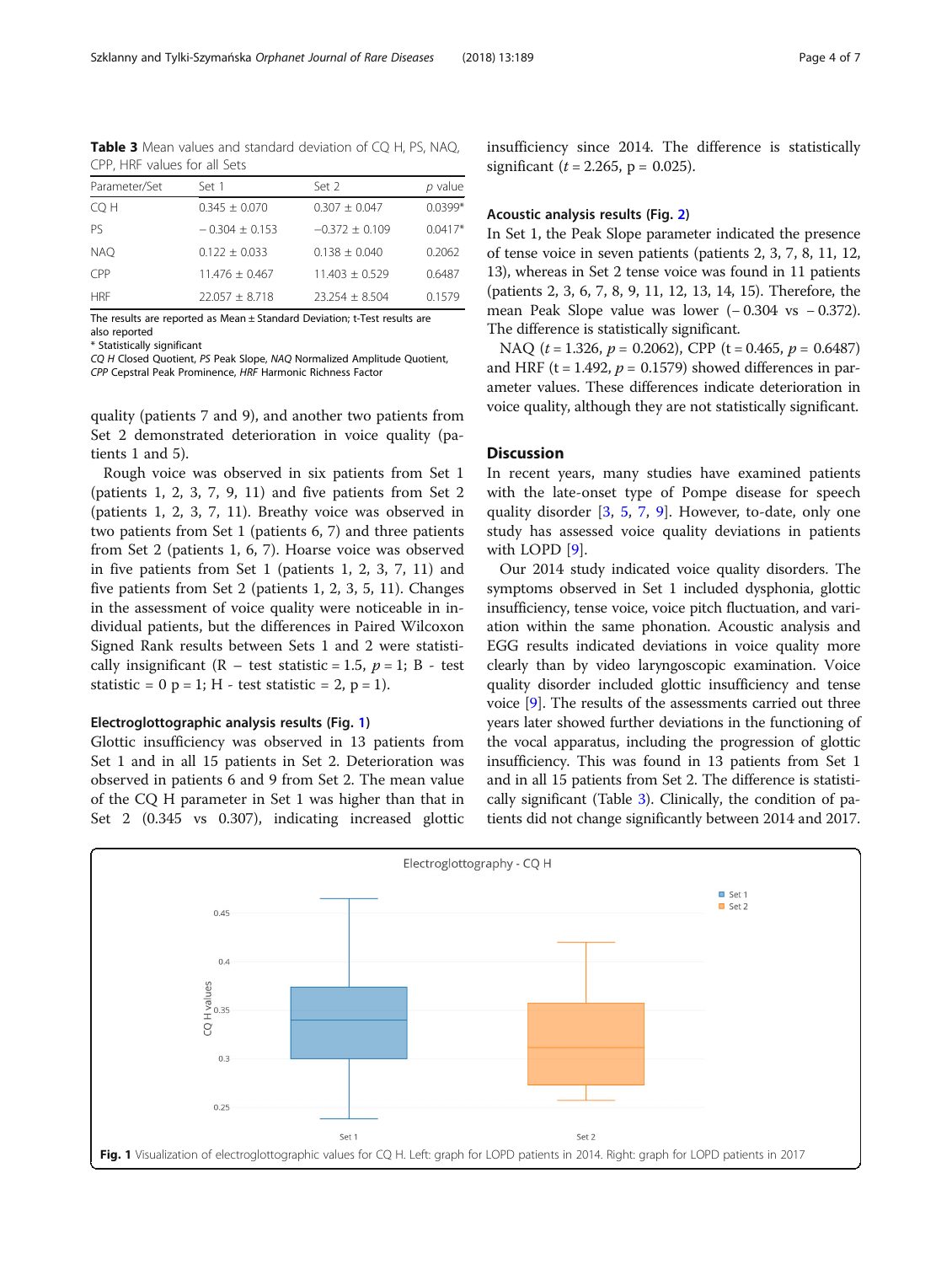<span id="page-4-0"></span>

Nine patients demonstrated increased glottic insufficiency. This could indicate increased muscle weakness as the disease progressed. The RBH scale also indicated voice deterioration over the intervening three year period. Breathy voice was observed in two patients from Set 1 (patients 6, 7) and three patients from Set 2 (patients 1, 6, 7).

Peak Slope indicated tense voice in seven patients from Set 1 and patients from Set 2. This difference is also statistically significant. Nine patients with previously diagnosed tense voice demonstrated considerable deterioration in this respect (Table [3\)](#page-3-0). Perceptual assessment using the RBH scale proved less accurate, indicating deterioration of voice quality in only two patients.

Patients 2 and 5 began treatment in childhood during the presymptomatic phase. In these patients, in 2017 we observed stable voice quality compared with 2014. Perceptual evaluation indicated stable voice quality in one patient (2) compared with 2014. Although these patients voices were still characterized by abnormalities typical of Pompe disease. This conclusion matches the results obtained by other authors [[30,](#page-6-0) [31\]](#page-6-0). The results presented in such studies indicate that the application of early diagnostics, such as screening tests for new-borns – as well as early treatment – can benefit infants with infantile-onset Pompe disease.

An improvement in voice quality – compared with 2014 – was observed in two patients using the RBH scale. However, acoustic analysis confirmed this in only one patient – 7. This patient had been diagnosed by chance at the age of 6 years. Previous biochemical tests on him had found elevated levels of liver transaminases and creatinine kinase, which recommended testing for Pompe disease. Enzymatic examination confirmed suspicions. The patient was therefore diagnosed with Pompe disease faster – before the onset of symptoms and subsequent treatment. The improvement in voice quality may also be related to his voice breaking, as he entered puberty in 2014. By 2017, his voice had fully broken, which is why hoarse voice decreased. In the second case, patient number 9, acoustic analysis did not confirm voice quality improvement.

A limitation of this study was the small group of patients with LOPD. In further studies, the size of groups should be increased. However, one advantage was that the same patients were examined. Also, there was no control group at work, as we compared the results with the previous study and verified against the parameter norms [[24,](#page-5-0) [26](#page-6-0)]. When considering electroglottographic and acoustic analyses, attention should be paid to the signal analysis process, rejecting accidental incorrect phonations. Notwithstanding this, both forms of analysis remain objective methods for voice quality assessment. Perceptual voice evaluation should be supported by objective, automatic methods.

EGG and acoustic analysis found that not all parameters were equally sensitive. CQ H and PS proved to be the most sensitive to changes. It follows that selecting parameters to assess voice quality should depend on the disease and vary depending on the particular symptoms in the vocal tract [\[9](#page-5-0), [24](#page-5-0), [25](#page-5-0)]. NAQ, CPP, and HRF proved to be less sensitive and did not show statistical differences in relation to the previous study. The results and sensitivity of analyses performed in this study allowed objective demonstration of damage to vocal apparatus muscles.

#### Conclusions

Changes in voice quality in LOPD patients were demonstrated, with deterioration in voice quality observed three years after the 2014 study. The changes in patients included increases in both tense voice and glottic insufficiency.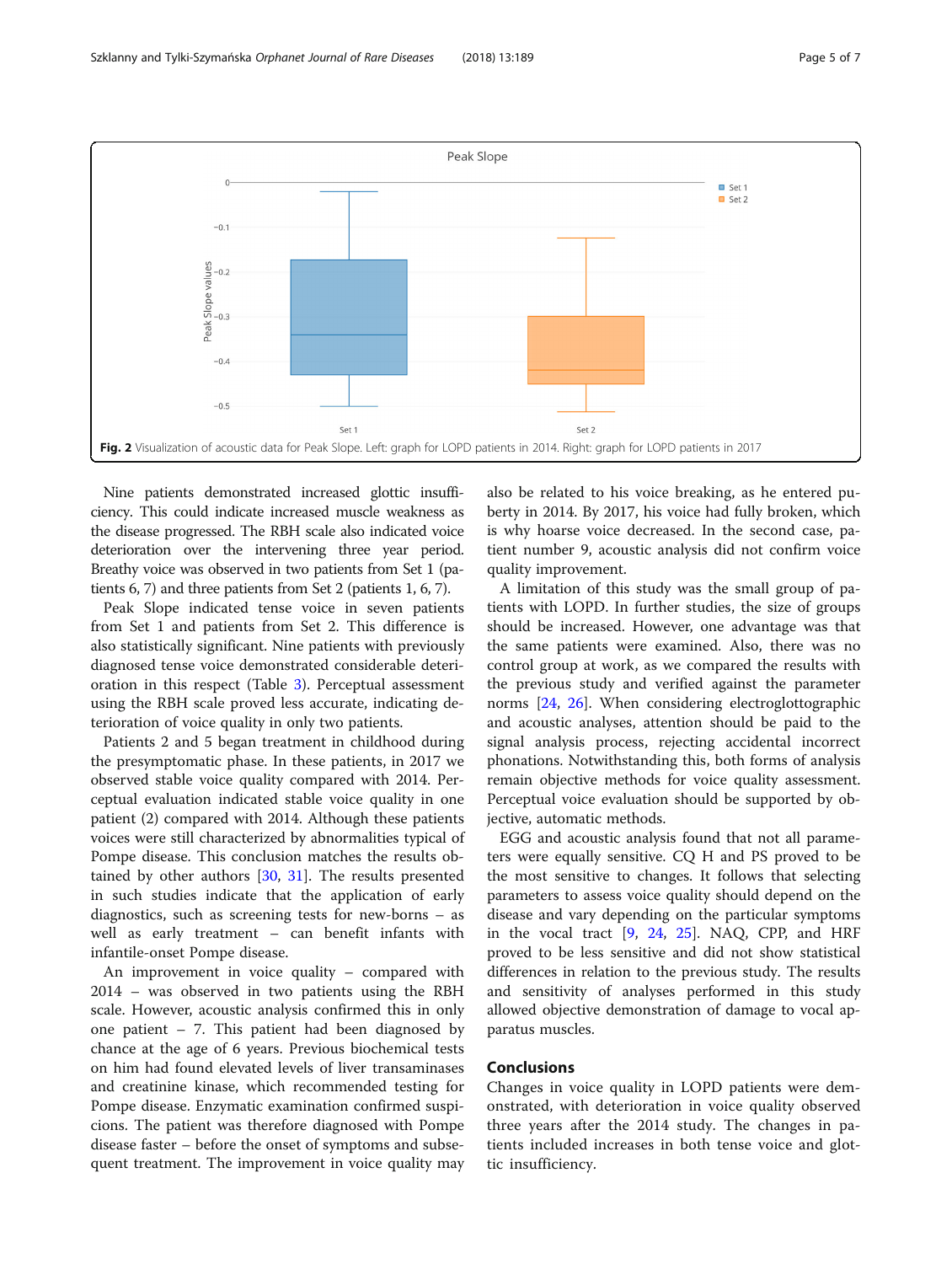<span id="page-5-0"></span>The poorer results obtained by EEG analysis may indicate increased muscle weakness and Pompe disease progression while on enzyme replacement therapy. The Closed Quotient H and Peak Slope parameters proved to be the most sensitive to change. Two patients – out of three who began ERT during the presymptomatic phase – demonstrated stable voice quality compared to 2014.

#### Abbreviations

COVAREP: A Cooperative Voice Analysis Repository for Speech Technologies; CPP: Cepstral Peak Prominence; CQ H: Closed Quotient; EGG: Electroglottography; ERT: Enzyme replacement therapy; HRF: Harmonic richness factor; LOPD: late-onset Pompe disease; NAQ: Normalized Amplitude Quotient; PS: Peak Slope

#### Acknowledgments

The authors wish to thank the Polish MPS Society (Stowarzyszenie Chorych na Mukopolisacharydozę i Choroby Rzadkie), and in particular its president, Teresa Matulka, for their sustained support and encouragement, and Dorota Kołodziejczyk for her support in conducting the recordings.

#### Funding

We certify that no funding has been received for the conduct of this study and preparation of this manuscript.

#### Availability of data and materials

The dataset which supports the conclusions of this article is found within the article.

#### Authors' contributions

KS conceived and designed the experiments for this manuscript, carried out the electroglottographic, recordings, performed analysis, interpretation of the data EGG and acoustic recordings and wrote the manuscript. ATS carried out the genetic studies, contributed to the writing of the manuscript. All authors read and approved the final manuscript.

#### Ethics approval and consent to participate

The study and its consent procedure were approved by the Bioethics Committee (133/KBE/2014) of the Children's Memorial Health Institute in Warsaw. All study subjects gave informed, written consent prior to their participation; consent on behalf of all children taking part was given in writing by their parents or guardians.

#### Consent for publication

The study was conducted in compliance with Polish law and the General Data Protection Regulation (GDPR) (EU) 2016/679. Written consent was obtained for use of all patient data.

#### Competing interests

The authors declare that they have no competing interests.

### Publisher's Note

Springer Nature remains neutral with regard to jurisdictional claims in published maps and institutional affiliations.

#### Author details

<sup>1</sup>Multimedia Department, Polish-Japanese Academy of Information Technology, Warsaw, Poland. <sup>2</sup>Department of Paediatrics, Nutrition and Metabolic Diseases, The Children's Memorial Health Institute in Warsaw, Warsaw, Poland.

#### Received: 17 July 2018 Accepted: 9 October 2018 Published online: 26 October 2018

#### References

1. Hirschhorn R, Reuser A. Glycogen storage disease type II: acid alpha-glucosidase (acid maltase) deficiency. In: Scriver C, Beaudet A, Sly W, Valle D, editors. The metabolic and molecular bases of inherited disease. 8th ed. New York: McGraw-Hill; 2001. p. 3389–420.

- 2. van der Ploeg AT, Reuser AJ. Pompe's disease. Lancet. 2008;372(9646):1342–53. [https://doi.org/10.1016/S0140-6736\(08\)61555-X](https://doi.org/10.1016/S0140-6736(08)61555-X).
- 3. van der Beek NA, de Vries JM, Hagemans ML, et al. Clinical features and predictors for disease natural progression in adults with Pompe disease: a nationwide prospective observational study. Orphanet J Rare Dis. 2012;7(1):88. <https://doi.org/10.1186/1750-1172-7-88>.
- 4. Dubrovsky A, Corderi J, Lin M, Kishnani PS, Jones HN. Expanding the phenotype of late-onset pompe disease: tongue weakness: a new clinical observation. Muscle Nerve. 2011. [https://doi.org/10.1002/mus.22202.](https://doi.org/10.1002/mus.22202)
- 5. Hobson-Webb LD, Jones HN, Kishnani PS. Oropharyngeal dysphagia may occur in late-onset Pompe disease, implicating bulbar muscle involvement. Neuromuscul Disord. 2013. <https://doi.org/10.1016/j.nmd.2012.12.003>.
- 6. Jones HN, Muller CW, Lin M, Banugaria SG, Case LE, Li JS, O'Grady G, Heller JH, Kishnani PS. Oropharyngeal dysphagia in infants and children with infantile Pompe disease. Dysphagia. 2010;25:277–83 [PubMed: 19763689].
- 7. Jones HN, Crisp KD, Asrani P, Sloane R, Kishnani PS. Quantitative assessment of lingual strength in late-onset Pompe disease. Muscle Nerve. 2015. [https://doi.org/10.1002/mus.24523.](https://doi.org/10.1002/mus.24523)
- 8. Muller CW, Jones HN, Grady O, Suarez G, Heller AH, Kishnani JHPS. Language and speech function in children with infantile Pompe disease. J Pediatr Neurol. 2009;7:147–56.
- 9. Szklanny K, Gubrynowicz R, Iwanicka-Pronicka K, Tylki-Szymańska A. Analysis of voice quality in patients with late-onset Pompe disease. Orphanet J Rare Dis. 2016;11(1). <https://doi.org/10.1186/s13023-016-0480-5>.
- 10. Van Gelder CM, et al. Facial-muscle weakness, speech disorders and dysphagia are common in patients with classic infantile Pompe disease treated with enzyme therapy. J Inherit Metab Dis. 2012. [https://doi.org/10.](https://doi.org/10.1007/s10545-011-9404-7) [1007/s10545-011-9404-7](https://doi.org/10.1007/s10545-011-9404-7).
- 11. Zeng YT, Hwu WL, Torng PC, et al. Longitudinal follow-up to evaluate speech disorders in early-treated patients with infantile-onset Pompe disease. Eur J Paediatr Neurol. 2017. [https://doi.org/10.1016/j.ejpn.2016.12.004.](https://doi.org/10.1016/j.ejpn.2016.12.004)
- 12. Nawka T, Anders LC, Wendler J. Die auditive Beurteilung heiserer Stimmen nach dem RBH-System. Sprache-Stimme-Geho¨ r. 1994;18:130–3.
- 13. Webb AL, Carding PN, Deary IJ, MacKenzie K, Steen N, Wilson JA. The reliability of three perceptual evaluation scales for dysphonia. Eur Arch Oto-Rhino-Laryngology. 2004;261(8):429–34. <https://doi.org/10.1007/s00405-003-0707-7>.
- 14. Dejonckere PH, Remacle M, Fresnel-Ebaz E, Woisard V, Crevier-Buchman L, Millet B. Differentiated perceptual evaluation of pathological voice quality: reliability and correlations with acoustic measurements. Rev Laryngol Otol Rhinol (Bord). 1996;117(3):219–24.
- 15. Fabre P. Un procédé électrique percutané d'inscription de l'accolement glottique au cours de la phonation: glottographie de haute fréquence. Bull Acad Natl Med. 1957;141:66–9.
- 16. Fourcin AJ, Abberton E. First applications of a new laryngograph. Med Biol Illustration. 1971;21(3):172.
- 17. Frokjaer-Jensen B, Thorvaldsen P. Construction of a Fabre glottograph. ARIPUC. 1968;3:1.
- 18. Marasek K. Electroglottographic description of voice quality. Stuttgart: Arbeitspapiere des Instituts für Maschinelle Sprachverarbeitung. 3(2). Diss. Habilitationsschrift; 1997.
- 19. Baken RJ, Orlikoff RF. Clinical measurement of speech and voice. Boston: Cengage Learning; 2000.
- 20. Howard DM. Variation of electrolaryngographically derived closed quotient for trained and untrained adult female singers. J Voice. 1995;9(2):163–72. [https://doi.org/10.1016/S0892-1997\(05\)80250-4.](https://doi.org/10.1016/S0892-1997(05)80250-4)
- 21. Howard DM, Lindsey GA, Allen B. Toward the quantification of vocal efficiency. J Voice. 1990;4(3):205–12. [https://doi.org/10.1016/S0892-](https://doi.org/10.1016/S0892-1997(05)80015-3) [1997\(05\)80015-3](https://doi.org/10.1016/S0892-1997(05)80015-3).
- 22. Titze IR, Martin DW. Principles of voice production. J Acoust Soc Am. 1998. [https://doi.org/10.1121/1.424266.](https://doi.org/10.1121/1.424266)
- 23. Degottex G, Kane J, Drugman T, Raitio T, Scherer S. COVAREP A collaborative voice analysis repository for speech technologies. In: ICASSP, IEEE International Conference on Acoustics, Speech and Signal Processing - Proceedings; 2014. p. 960–4. <https://doi.org/10.1109/ICASSP.2014.6853739>.
- 24. Kane J, Gobl C. Identifying regions of non-modal phonation using features of the wavelet transform. In: Proceedings of the annual conference of the international speech communication association, INTERSPEECH; 2011. p. 177–80.
- 25. Szklanny K, Gubrynowicz R, Tylki-Szymańska A. Voice alterations in patients with Morquio a syndrome. J Appl Genet. 2018;59(1):73–80. [https://doi.org/](https://doi.org/10.1007/s13353-017-0421-6) [10.1007/s13353-017-0421-6](https://doi.org/10.1007/s13353-017-0421-6).